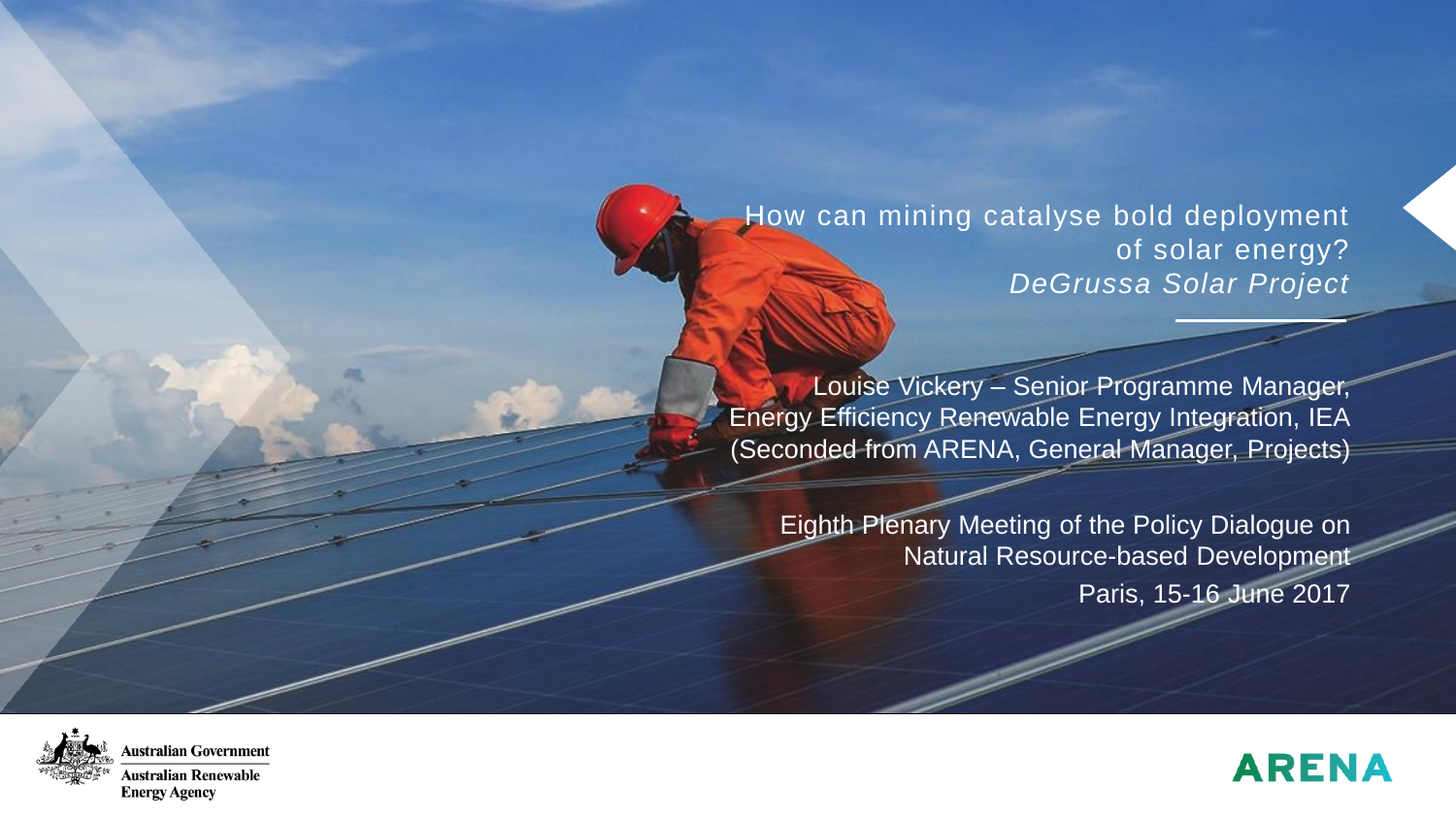## AUSTRALIAN RENEWABLE ENERGY AGENCY

#### Independent Statutory Authority of the Commonwealth, established in 2012

### **PURPOSE**

**Accelerate** Australia's shift to **secure, affordable and reliable** renewable energy

#### **PORTFOLIO**

**\$1 billion** funding committed to support over **270 projects**

**PIPELINE \$800m** grant funding to support renewable energy projects **\$200m** Innovation Fund (run by CEFC & ARENA) loans for clean energy projects

### **Knowledge sharing | Collect, analyse, interpret and disseminate**



ustralian Government ustralian Renewable

**Energy Agency** 

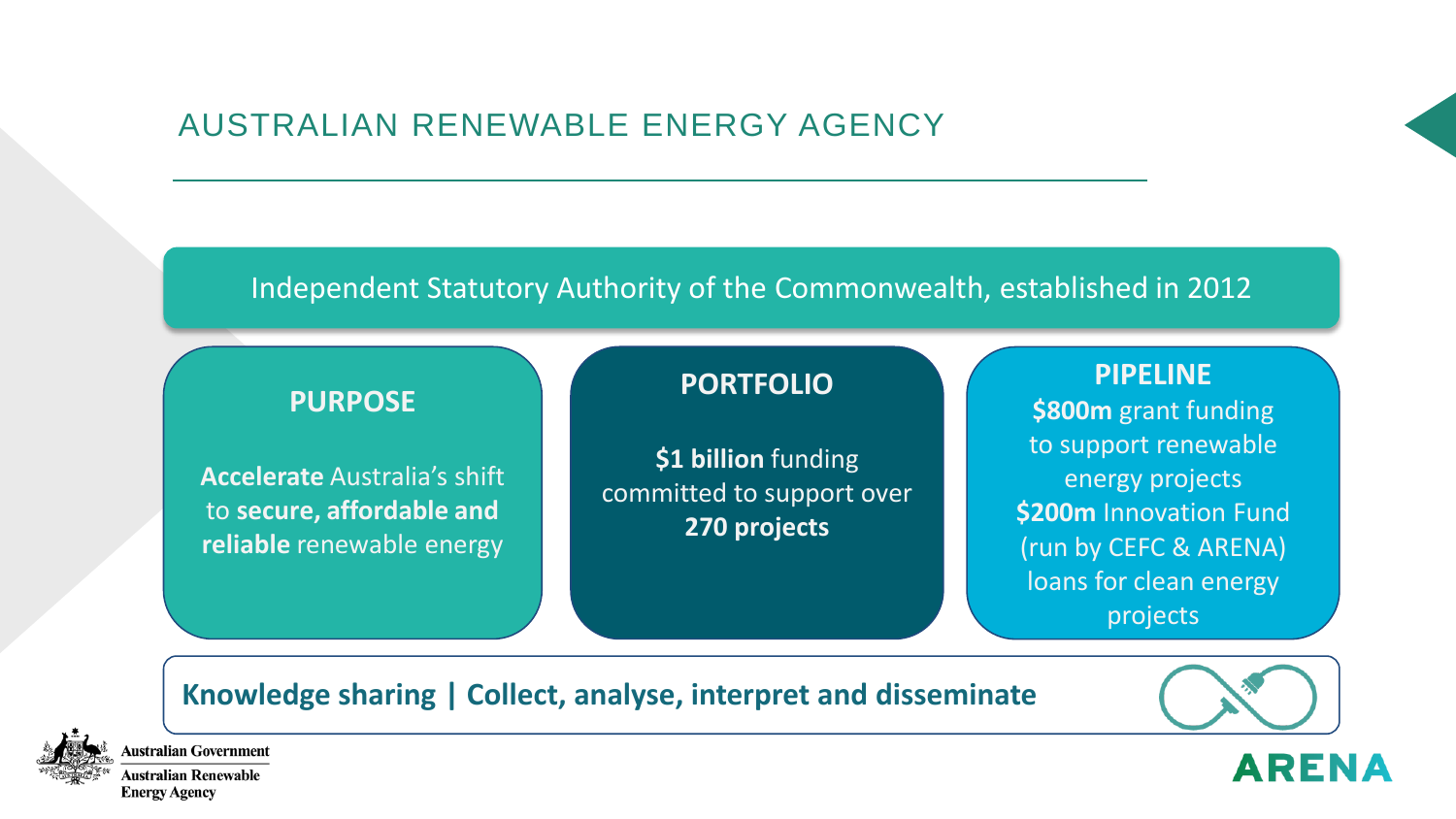# REGIONAL AUSTRALIA'S RENEWABLES INITIATIVE

- Regional Australia's Renewables (RAR) Initiative Comprised two programs: an Industry program and Community program
- Launched in July 2013, applications closed December 2013
- Up to \$400m in funding available across both programs, aiming to construct 150 MW by 2018
- Objectives of RAR Initiative:
	- Demonstrate a portfolio of renewable energy solutions, including hybrid and integrated systems in Australian off-grid and fringe-of-grid areas
	- Ensure knowledge is produced and disseminated regarding the deployment of renewable energy solutions in remote areas catalysing further renewable energy uptake
	- Remove roadblocks, leading to greater deployment of renewable energy solutions in off-grid and fringe-of-grid areas.
- ARENA provides grant funding which seeks to fill the gap between the actual project cost and a bankable project



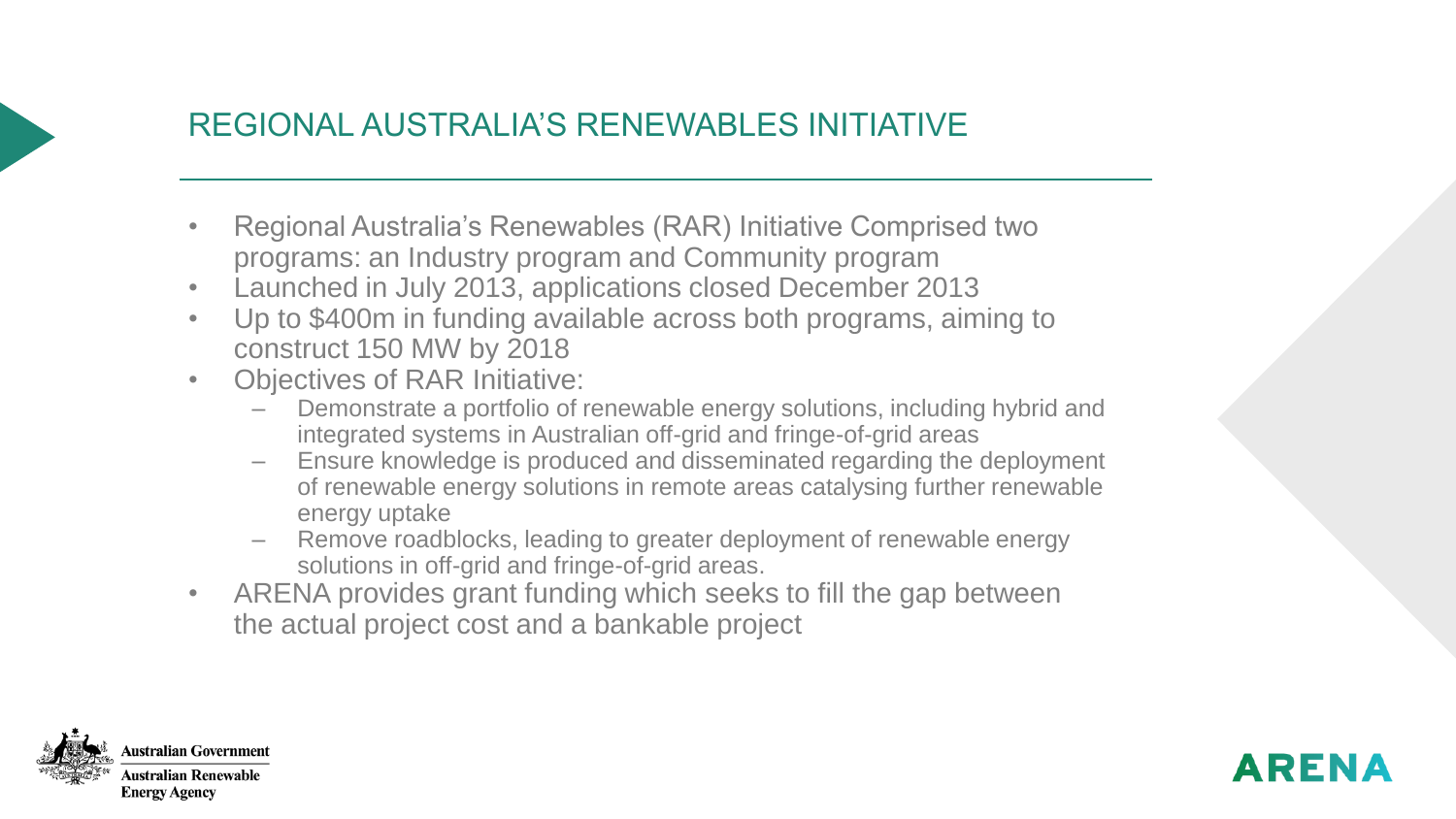# DEGRUSSA SOLAR PROJECT - OVERVIEW

- 10.6 MW (DC) solar PV with single-axis tracking system
- 6 MW / 1.81 MWh battery to provide support and spinning reserve
- Hybrid solution integrated with existing 19 MW diesel plant
- High penetration approximately 20% of critical mine load
- Power Purchase Agreement for 6+ Years
- Commissioned in August 2016
- 20 hectares of land

**Australian Government** 

**Australian Renewable Energy Agency** 

• 5 million litres of diesel saved per year (Source: Google 2017)



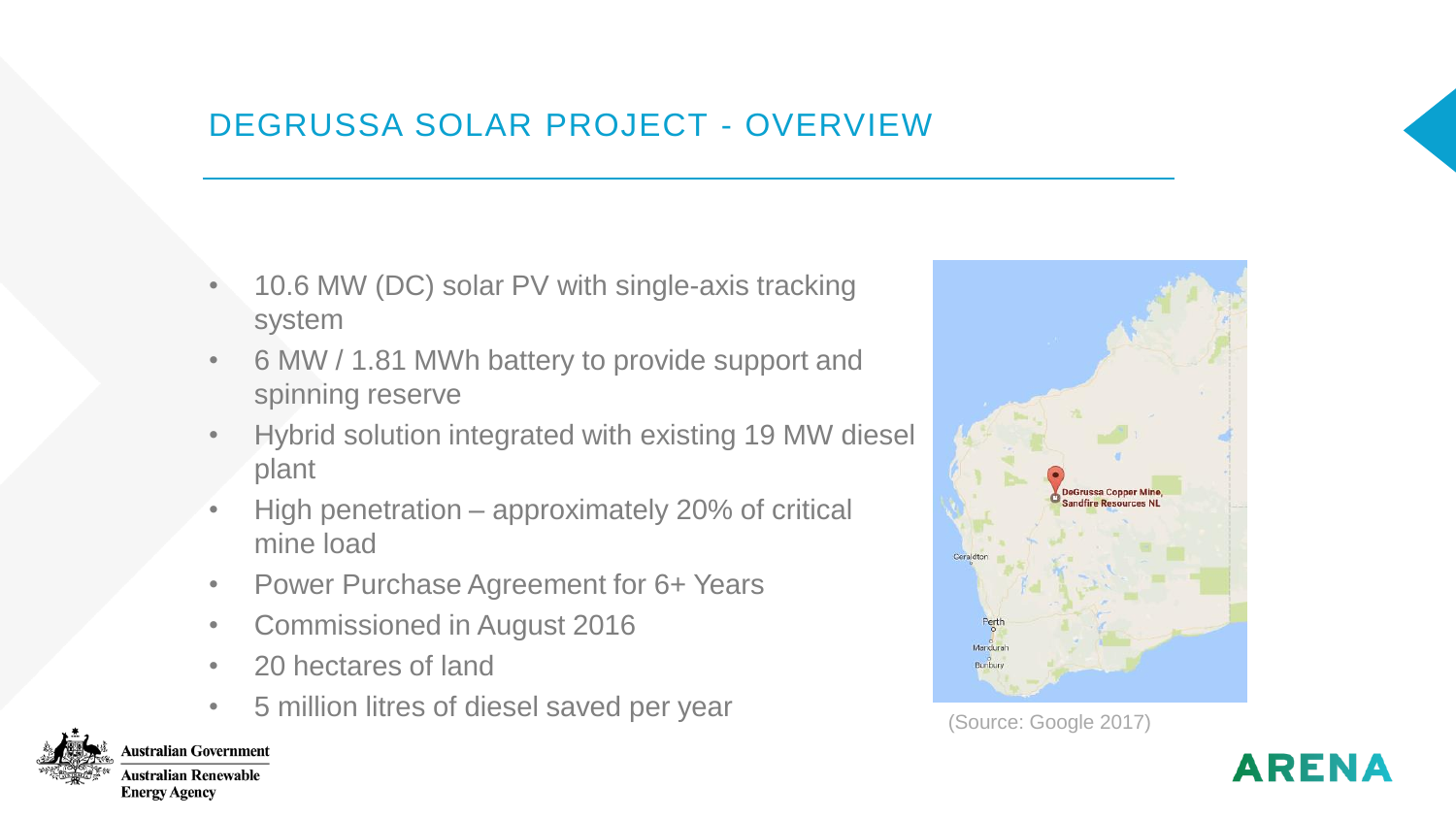# DEGRUSSA - PHOTOS



(Source: neoen 2017)



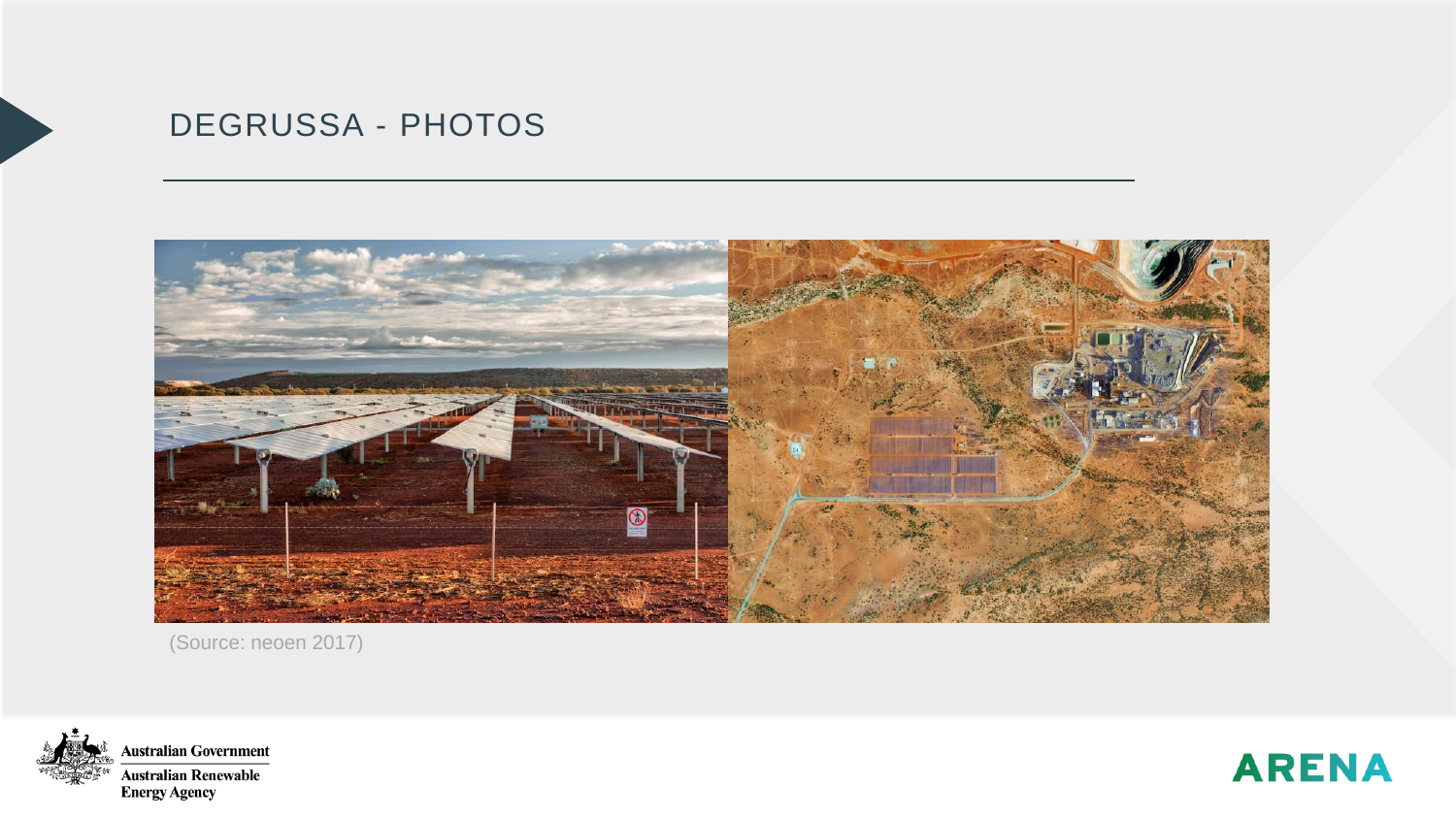## DEGRUSSA – COMMERCIAL STRUCTURE





**ARENA**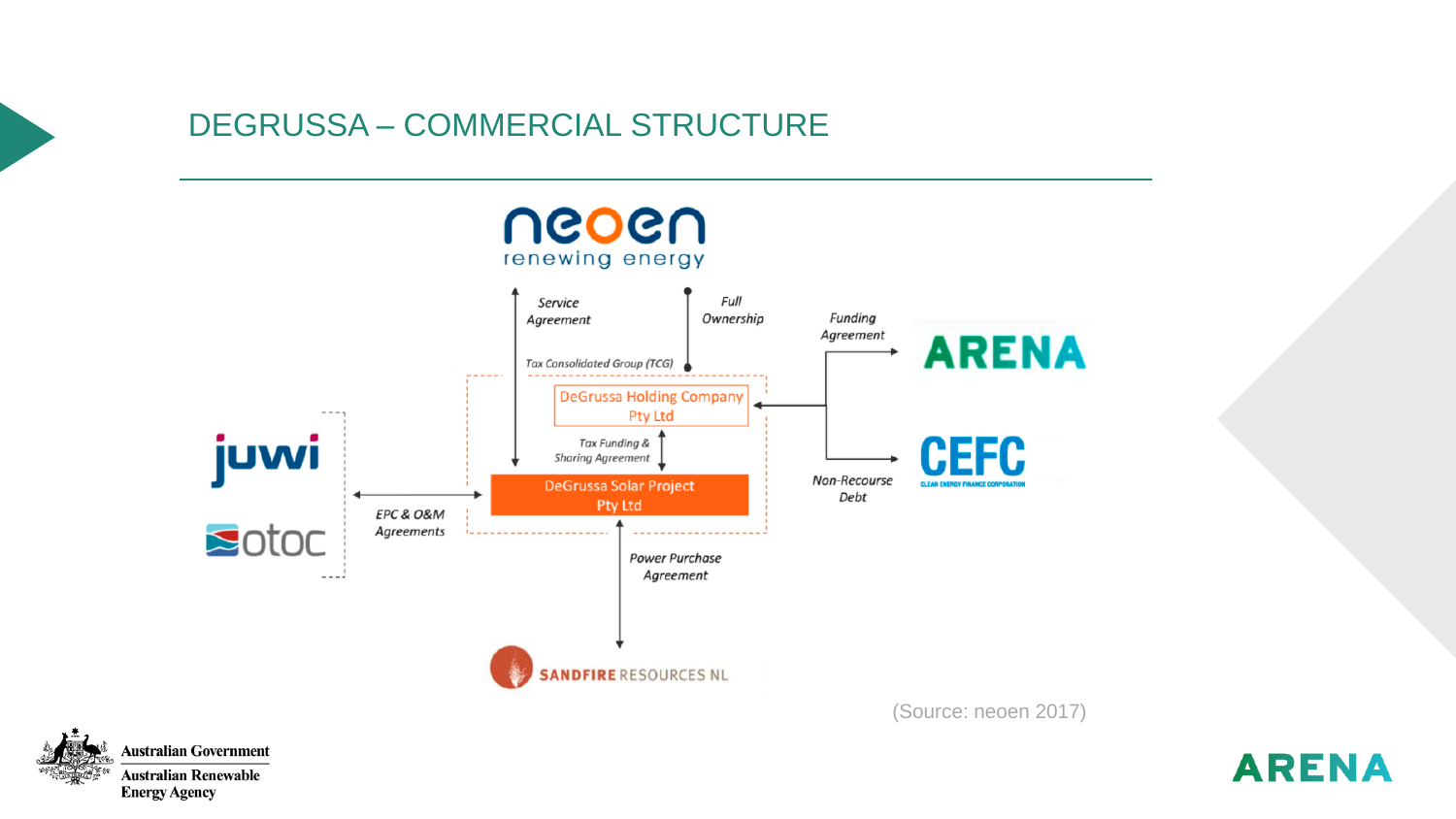# LESSONS LEARNT – RAR PROGRAM

- Two key observations:
	- no two projects are alike
	- adding renewables to a remote or off-grid system requires more fine tuning to meet the needs of the site being powered than its grid-connected equivalent.
- Unique traits of remote and off-grid renewable projects make up the 'remoteness premium'.
- Remoteness premium is not yet quantified
- Working to build a better understanding of the components that comprise the remoteness premium, and driving these down over time.